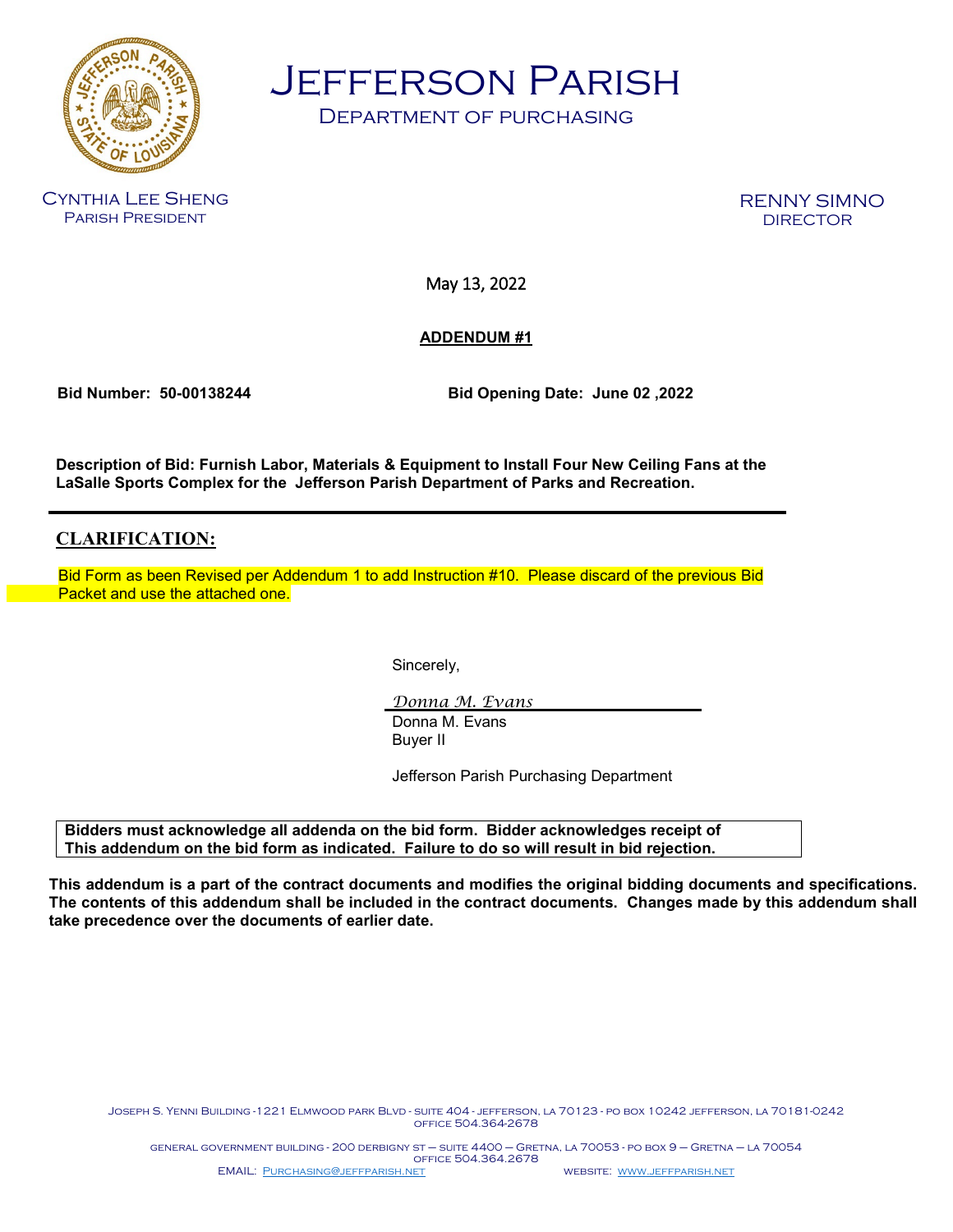**5/13/2022**

**BID NO.: 50-00138244**

## **INVITATION TO BID THIS IS NOT AN ORDER**

# **JEFFERSON PARISH**

**PURCHASING DEPARTMENT P.O. BOX 9 GRETNA, LA. 70054-0009 504-364-2678**

**BUYER: DMEVANS@jeffparish.net**

**BIDS WILL BE RECEIVED ONLINE VIA WWW.JEFFPARISHBIDS.NET UNTIL 2:00 PM, 6/02/2022 AND PUBLICLY OPENED THEREAFTER IN THE WEST BANK PURCHASING DEPT, SUITE 4400, JEFFERSON PARISH GENERAL GOVERNMENT BUILDING, 200 DERBIGNY STREET, GRETNA, LA 70053. At no charge, bidders are to submit via Jefferson Parish's electronic procurement page by visiting www.jeffparishbids.net to register for this free site. Additional instructions are included in the text box highlighting electronic procurement.**

### **LATE BIDS WILL NOT BE ACCEPTED**

#### **NOTE: ONLY BIDS WRITTEN IN INK OR TYPEWRITTEN, AND PROPERLY SIGNED BY A MEMBER OF THE FIRM OR AUTHORIZED REPRESENTATIVE, WILL BE ACCEPTED. PENCIL AND/OR PHOTOSTATIC FIGURES OR SIGNATURES SHALL RESULT IN BID REJECTION. HOWEVER, ELECTRONIC SIGNATURES AS DEFINED IN LSA - R.S. 9:2620(8) ARE ACCEPTABLE. SIGNATURE MUST BE A SECURED DIGITAL SIGNATURE.**

# **INSTRUCTIONS FOR BIDDERS AND GENERAL CONDITIONS THE FOLLOWING INSTRUCTIONS APPLY TO ALL BIDS**

All bids submitted are subject to these instructions and general conditions and any special conditions and specifications contained herein, all of which are made part of this bid proposal reference. By submitting a bid, vendor agrees to comply with all provisions of Louisiana Law as well be in compliance with the Jefferson Parish Code of Ordinances, Louisiana Code of Ethics, applicable Jefferson Parish ethical standards and Jefferson Parish Resolution No. 113646 and/or Resolution No. 113647 as amended.

Jefferson Parish adheres to the Louisiana Code of Governmental Ethics, contained in Louisiana Revised Statutes Annotated, R.S. 42:1101, et seq. Vendor/Proposer by this submission, warrants that there are no "conflicts of interest" related to this procurement that would violate applicable Louisiana Law. Violation of the Louisiana Code of Governmental Ethics may result in rescission of contract, permit or licenses, and the imposition of fines and/or penalties, without contractual liability to the public in accordance with applicable law.

 All vendors submitting bids should register as a Jefferson Parish vendor if not already yet registered. Registration forms may be downloaded from http://purchasing.jeffparish.net and by clicking on Vendor Information. Current W-9 forms with respective Tax Identification numbers and vendor applications may be submitted at any time; however, if your company is not registered and/or a current W-9 form is not on file, vendor registration is mandatory. Vendors may experience a delay in payment if your company is not a registered vendor with Jefferson Parish.

All quotations shall be based on F.O.B. Agency warehouse or job site, anywhere within the Parish as designated by the Purchasing Department. This provision does not apply to public works projects

JEFFERSON PARISH requires all products to be new (current) and all work must be performed according to standard practices for the project. Unless otherwise specified, no aftermarket parts will be accepted. Unless otherwise specified, all workmanship and materials must have at least one (1) year guaranty, in writing, from the date of delivery and/or acceptance of the project. Any deviations or alterations from the specifications must be indicated and/or supporting documentation supplied with bid submission.

Bidders should submit all questions in writing via email to the buyer's email address as indicated above, no later than Five (5) working days prior to the bid opening. Bid numbers should be mentioned in all requests. If submitting online, vendors may send questions via the E-Procurement site no later than Five (5) working days prior to the bid opening.

If this bid requires a pre-bid conference (see Additional Requirements section), bidders are advised that such conference will be held to allow bidders the opportunity to identify any discrepancies in the bid specifications and seek further clarification regarding instructions. The Purchasing Department will issue a written response to bidders' questions in the form of an Addendum. Please note that all official communication will be expressed in the form of an addendum.

### **Visit our website at HTTP://PURCHASING.JEFFPARISH.NET** REVISED PER ADDENDIUM 1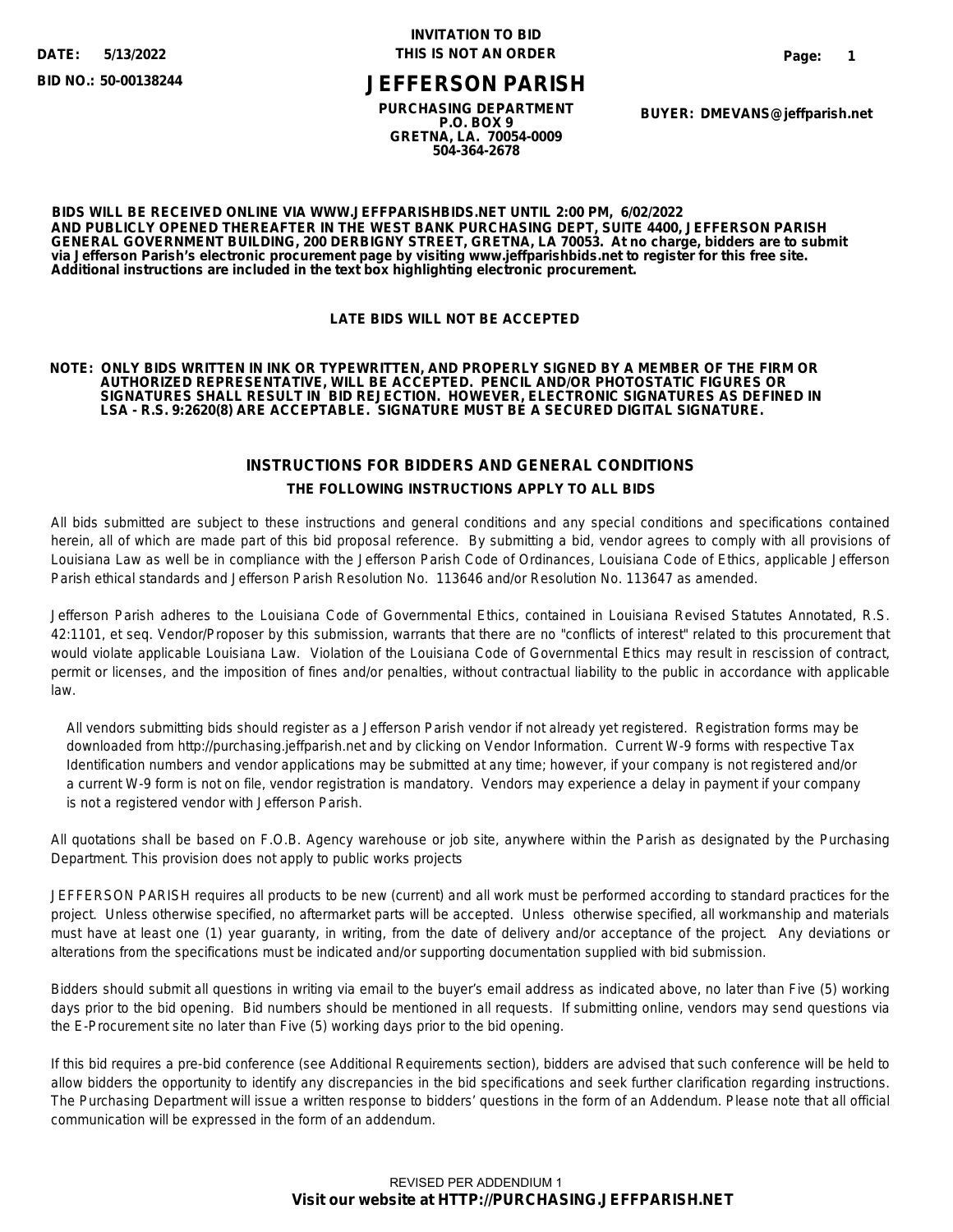#### **DATE: 5/13/2022**

#### **BID NO.: 50-00138244 Page: 2**

All formal Addenda require written acknowledgement on the bid form by the bidder. Failure to acknowledge an Addendum on the bid form shall cause the bid to be rejected. JEFFERSON PARISH reserves the right to award bid to next lowest responsive and responsible bidder in this event.

JEFFERSON PARISH will accept one price for each item unless otherwise indicated. Two or more prices for one item will result in bid rejection. Bidders are required to complete, sign and return the bid form and/or complete and return the associated line item pricing forms as indicated. Vendors must not alter the bid forms. Doing so will cause the bid to be rejected.

A corporate resolution or written evidence of the individual signing the bid having such authority must be submitted with the bid. Failure to comply will cause bid to be rejected. For corporate entities, such written evidence may be a printout of the Louisiana Secretary of State's website listing the signatory as an officer. Such printout shall be included with the bid submission. Bids submitted by Owners or Sole Proprietorships must include certification that he or she owns the entity for which the bid is signed. This documentation must be submitted with the bid. Failure to do so will result in bid rejection.

NOTE: A sample corporate resolution can be downloaded from our website http://purchasing.jeffparish.net or you may provide your own document. A sample certification of sole proprietorship can also be downloaded from our website http://purchasing.jeffparish.net or you may provide your own document.

#### **INSTRUCTIONS FOR BIDDERS AND GENERAL CONDITIONS**

A. AWARD OF CONTRACT: JEFFERSON PARISH reserves the right to award contracts or place orders on a lump sum or individual item basis, or such combination, as shall in its judgment be in the best interest of JEFFERSON PARISH. Every contract or order shall be awarded to the LOWEST RESPONSIVE and RESPONSIBLE BIDDER, taking into consideration the CONFORMITY WITH THE SPECIFICATIONS and the DELIVERY AND/OR COMPLETION DATE. SPLIT AWARDS MADE TO SEVERAL VENDORS WILL ONLY BE GRANTED TO THOSE DEEMED RESPONSIVE AND RESPONSIBLE.

All bid prices shall remain valid for 45 days. Jefferson Parish and the lowest responsive and responsible bidder(s) by mutual written consent may mutually agree to extend the deadline for award by one (1) or more extensions of thirty (30) calendar days.

PROTESTS: Only those vendors that submit bids in response to this solicitation may protest any element of the procurement, in writing to the Director of the Purchasing Department. Written protest must be received within 48 hours of the release of the bid tabulation by the Purchasing Department. After consultation, the Parish Attorney's Office will then respond to protests in writing. (For more information, please see Chapter 2, Article VII, Division 2, Sec. 2-914.1 of the Jefferson Parish Code of Ordinances.)

PREFERENCE: Unless federal funding is directly spent by Jefferson Parish for this purchase, preference is hereby given to materials, supplies, and provisions produced, manufactured or grown in Louisiana, quality being equal to articles offered by competitors outside the state. "LSA – R.S. 38:2251-2261"

B. USE OF BRAND NAMES AND STOCK NUMBERS: Where brand names and stock numbers are specified, it is for the purpose of establishing certain minimum standards of quality. Bids may be submitted for products of equal quality, provided brand names and stock numbers are specified. Complete product data may be required prior to award.

C. CANCELLATION OF CONTRACT: JEFFERSON PARISH reserves the right to cancel all or any part if not shipped promptly. No charges will be allowed for parking or cartage unless specified in quotation. The order must not be filled at a higher price than quoted. JEFFERSON PARISH reserves the right to cancel any contract at anytime and for any reason by issuing a THIRTY (30) day written notice to the contractor.

For good cause and as consideration for executing a contract with Jefferson Parish, vendor conveys, sells, assigns and transfers to Jefferson Parish or its assigns all rights, title and interest in and to all causes of action it may now or hereafter acquire under the antitrust laws of the United States and the State of Louisiana, relating to the particular good or services purchased or acquired by Jefferson Parish.

D. PRICES: Jefferson Parish is exempt from paying sales tax under LSA-R.S. 47:301 (8)(c). All prices for purchases by Jefferson Parish of supplies and materials shall be quoted in the unit of measure specified and unless otherwise specified, shall be exclusive of state and local taxes. The price quoted for work shall be stated in figures. In the event there is a difference in unit prices and totals, the unit price shall prevail.

Quantities listed are for bidding purposes only. Actual requirements may be more or less than quantities listed.

Bidders are not to exclude from participation in, deny the benefits of, or subject to discrimination under any program or activity, any person in the United States on the grounds of race, color, national origin, or sex; nor discriminate on the basis of age under the Age Discrimination Act of 1975, or with respect to an otherwise qualified handicapped individual as provided in Section 504 of the Rehabilitation Act of 1973, or on the basis of religion, except that any exemption from such prohibition against discrimination on the basis of religion as provided in the Civil Rights Act of 1964, or Title VI and VII of the Act of April 11, 1968, shall also apply. This assurance includes compliance with the administrative requirements of the Revenue Sharing final handicapped discrimination provisions contained in Section 51.55 (c), (d), (e), and (k)(5) of the Regulations. New construction or renovation projects must comply with Section 504 of the 1973 Rehabilitation Act, as amended, in accordance with the American National Standard Institute's specifications (ANSI A17.1-1961).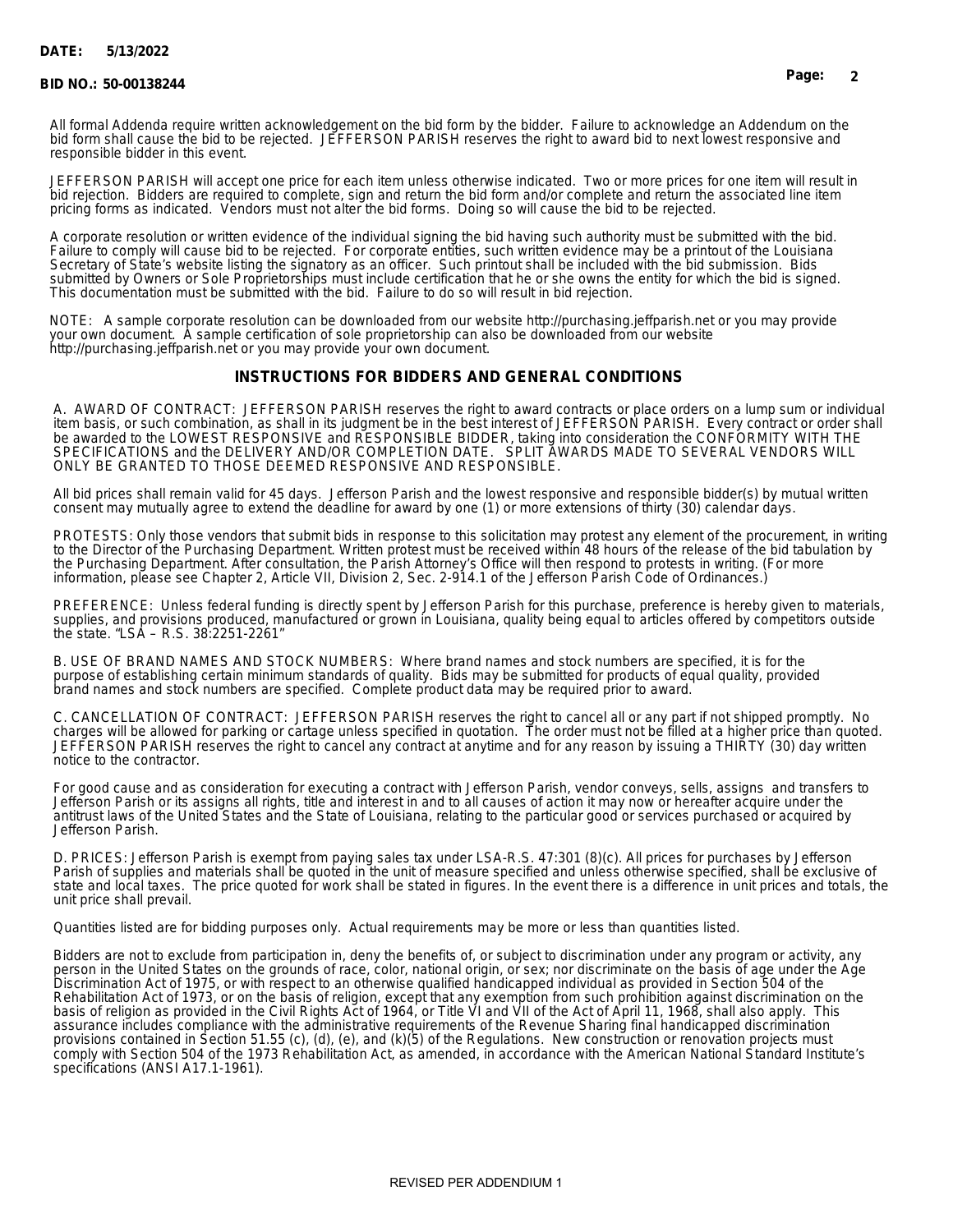**BID NO.:**

# **50-00138244 Page: 3 INSTRUCTIONS FOR BIDDERS AND GENERAL CONDITIONS**

Jefferson Parish and its partners as the recipients of federal funds are fully committed to awarding a contract(s) to firm(s) that will provide high quality services and that are dedicated to diversity and to containing costs. Thus, Jefferson Parish strongly encourages the involvement of minority and/or woman-owned business enterprises (DBE's, including MBE's, WBE's and SBE's) to stimulate participation in procurement and assistance programs.

The purpose and intention of this invitation to bid is to afford all suppliers an equal opportunity to bid on all construction, maintenance, repair, operating supplies and/or equipment listed in this bid proposal. JEFFERSON PARISH WILL ACCEPT ONE BID ONLY FROM EACH VENDOR. Items bid must meet specifications.

Advertised bids will be tabulated and a copy of the tabulation will be forwarded to each responding bidder.

#### **IN ACCORDANCE WITH STATE REGULATIONS JEFFERSON PARISH OFFERS ELECTRONIC PROCUREMENT TO ALL VENDORS**

**This electronic procurement system allows vendors the convenience of reviewing and submitting bids online. This is a secure site and authorized personnel have limited read access only. Bidders are to submit electronically using this free service; while the website accepts various file types, one single PDF file containing all appropriate and required bid documents is preferred. Bidders submitting uploaded images of bid responses are solely responsible for clarity. If uploaded images/documents are not legible, then bidder's submission will be rejected. Please note all requirements contained in this bid package for electronic bid submission.** 

**Please visit our E-Procurement Page at www.jeffparishbids.net to register and view Jefferson Parish solicitations. For more information, please visit the Purchasing Department page at http://purchasing.jeffparish.net.** 

The general specifications for construction projects and the purchase of materials, services and/or supplies are those adopted by the JEFFERSON PARISH Council by Resolution No. 113646 or 113647 as amended. The general conditions adopted by this resolution shall be considered as much a part of this document as if they were written wholly herein. A copy may be obtained from the Office of the Parish Clerk, Suite 6700, Jefferson Parish General Government Building, 200 Derbigny Street, Gretna, LA 70053. You may also obtain a copy by visiting the Purchasing Department webpage at http://purchasing.jeffparish.net and clicking on Online Forms.

# **ADDITIONAL REQUIREMENTS FOR THIS BID**

PLEASE MATCH THE NUMBERS PRINTED IN THIS BOX WITH THE CORRESPONDING INSTRUCTIONS BELOW.

 **3, 4, 5, 6, 10, 13, 15**

- 1. All bidders must attend the MANDATORY pre-bid conference and will be required to sign in and out as evidence of attendance. In accordance with LSA R.S. 38:2212(I), all prospective bidders shall be present at the beginning of the MANDATORY pre-bid conference and shall remain in attendance for the duration of the conference. Any prospective bidder who fails to attend the conference or remain for the duration shall be prohibited from submitting a bid for the project.
- 2. Attendance to this pre-bid conference is optional. However, failure to attend the pre-bid conference shall not relieve the bidder of responsibility for information discussed at the conference. Furthermore, failure to attend the pre-bid conference and inspection does not relieve the successful bidder from the necessity of furnishing materials or performing any work that may be required to complete the work in accordance with the specification with no additional cost to the owner.
- 3. Contractor must hold current applicable JEFFERSON PARISH licenses with the Department of Inspection and Code Enforcement. Contractor shall obtain any and all permits required by the JEFFERSON PARISH Department of Inspection and Code Enforcement. The contractor shall be responsible for the payment of these permits. All permits must be obtained prior to the start of the project. Contractor must also hold any and all applicable Federal and State licenses. Contractor shall be responsible for the payment of these permits and shall obtain them prior to the start of the project.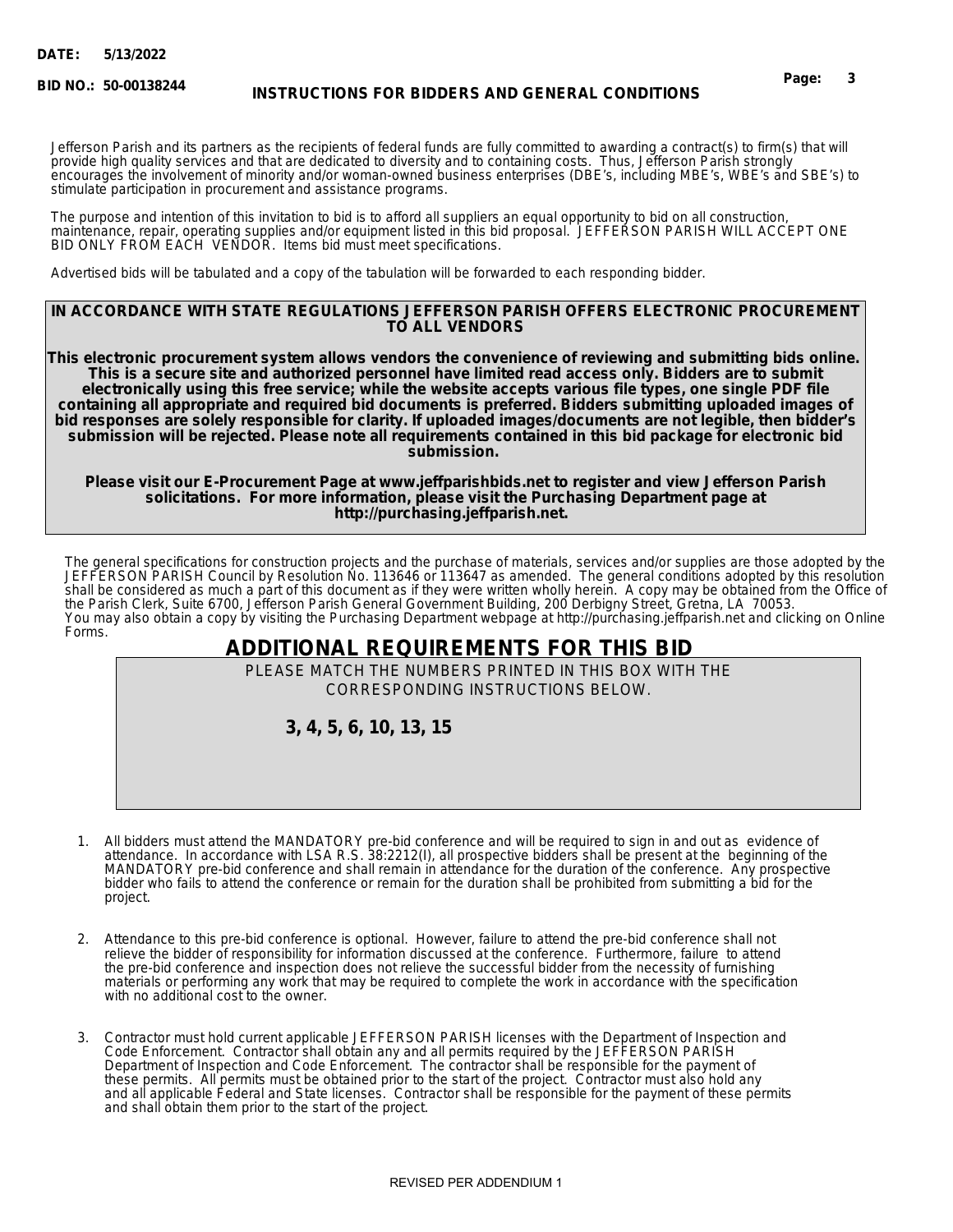### **INSTRUCTIONS FOR BIDDERS AND GENERAL CONDITIONS**

- 4. A LA State Contractor's License will be required in accordance with LSA R.S. 37-2150 et. seq. and such license number will be shown on the outside of the bid electronic envelope. Failure to comply will cause the bid to be rejected. When submitting the bid electronically, the license number must be entered in the appropriate field in the electronic procurement system. Failure to comply will cause the bid to be rejected.
- 5. It is the bidder's responsibility to visit the job site and evaluate the job before submitting a bid.
- 6. Job site must be clean and free of all litter and debris daily and upon completion of the contract. Passageways must be kept clean and free of material, equipment, and debris at all times. Flammable material must be removed from the job site daily because storage will not be permitted on the premises. Precaution must be exercised at all times to safeguard the welfare of JEFFERSON PARISH and the general public.
- 7. PUBLIC WORKS BIDS: All awards for public works in excess of \$5,000.00 will be reduced to a formal contract which shall be recorded at the contractor's expense with the Clerk of Court and Ex-Officio Recorder of Mortgages for the Parish of Jefferson. A price list of recordation costs may be obtained from the Clerk of Court and Ex-Officio Recorder of Mortgages for the Parish of Jefferson. All awards in excess of \$25,000.00 will require both a performance and a payment bond. Unless otherwise stated in the bid specifications, the performance bond requirements shall be 100% of the contract price. Unless otherwise state in the bid specifications, the payment bond requirements shall be 100% of the contract price. Both bonds shall be supplied at the signing of the contract.
- 8. NON-PUBLIC WORKS BIDS: A performance bond will be required for this bid. The amount of the bond will be 100% of the contract price unless otherwise indicated in the specifications. The performance bond shall be supplied at the signing of the contract.
- 9. NON-PUBLIC WORKS BIDS: A payment bond will be required for this bid. The amount of the bond will be 100% of the contract price unless otherwise indicated in the specifications. The payment bond shall be supplied at the signing of the contract.
- 10. All bidders must comply with the requirements stated in the attached "Standard Insurance Requirements" sheet attached to this bid solicitation. Failure to comply with this instruction will result in bid rejection.
- 11. A bid bond will be required with bid submission in the amount of 5% of the total bid, unless otherwise stated in the bid specifications. All sureties must be in original format (no copies) When submitting a bid online, vendors must submit an electronic bid bond through the respective online clearinghouse bond management system(s) as indicated in the electronic bid solicitation on Central Auction House. No scanned paper copies of any bid bond will be accepted as part of the electronic bid submission.
- 12. This is a requirements contract to be provided on an as needed basis. JEFFERSON PARISH makes no representations on warranties with regard to minimum guaranteed quantities unless otherwise stated in the bid specifications.
- 13. Freight charges should be included in total cost when quoting. If not quoted FOB DELIVERED, freight must be quoted as a separate item. Bid may be rejected if not quoted FOB DELIVERED or if freight charges are not indicated on bid form.
- 14. PUBLIC WORKS BIDS Completed, Signed and Properly Notarized Affidavits Required; This applies to all solicitations for construction, alteration or demolition of public buildings or projects, in conformity with the provisions contained in LSA-RS 38:2212.9, LSA-RS 38:2212.10, LSA-RS 38:2224, and Sec 2-923.1 of the Jefferson Parish Code of Ordinances. For bidding purposes, all bidders must submit with bid submission COMPLETED, SIGNED and PROPERLY NOTARIZED Affidavits, including: Non-Conviction Affidavit, Non-Collusion Affidavit, Campaign Contribution Affidavit, Debt Disclosures Affidavit and E-Verify Affidavit. For the convenience of vendors, all affidavits have been combined into one form entitled PUBLIC WORKS BID AFFIDAVIT. This affidavit must be submitted in its original format, and without material alteration, in order to be compliant and for the bid to be considered responsive. A scanned copy of the completed, signed and properly notarized affidavit may be submitted with the bid, however, the successful bidder must submit the original affidavit in its original format and without material alteration upon contract execution. Failure to comply will result in the bid submission being rejected as non-responsive. The Parish reserves the right to award bid to the next lowest responsive and responsible bidder in this event.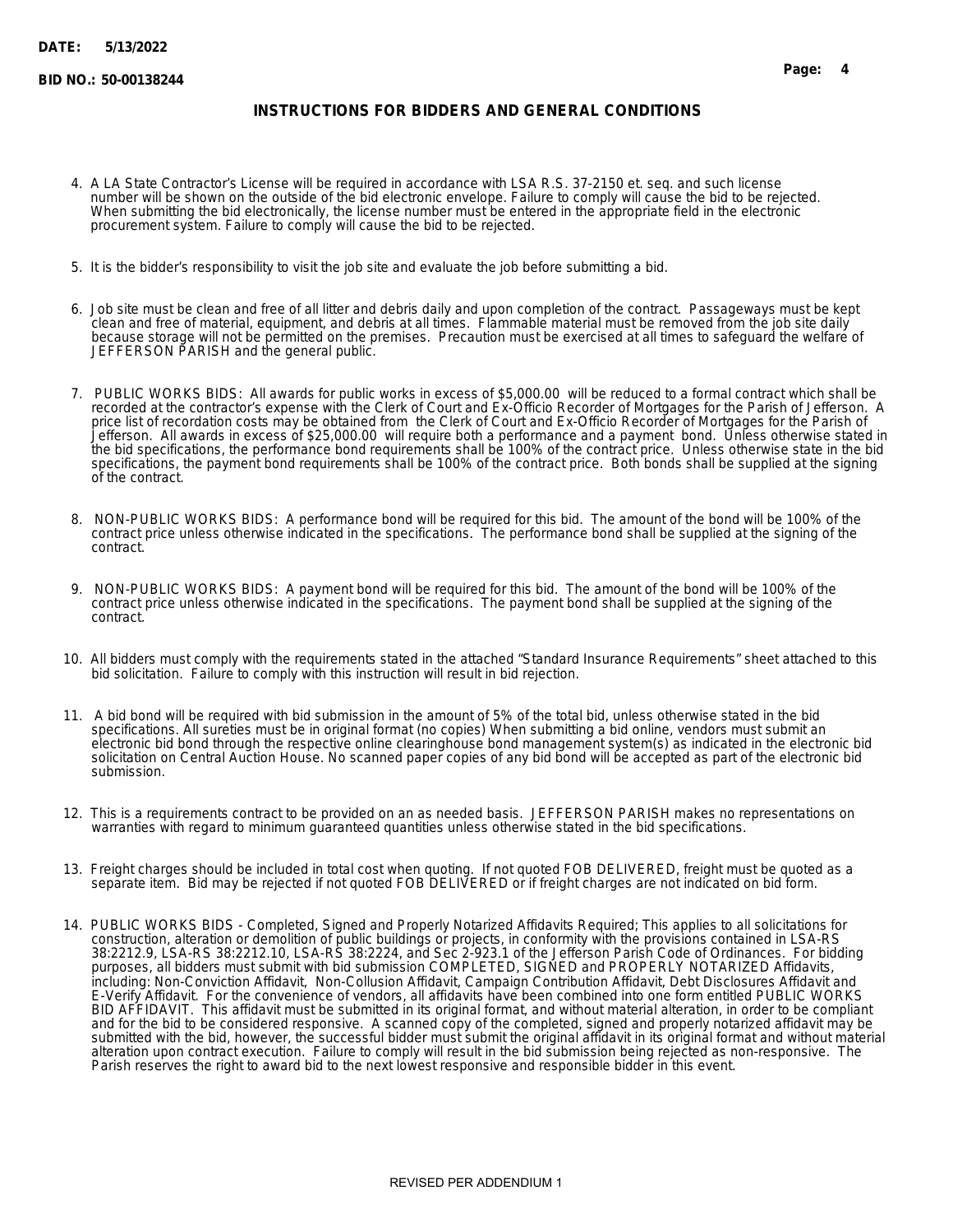## **INSTRUCTIONS FOR BIDDERS AND GENERAL CONDITIONS**

15. NON PUBLIC WORK BIDS - Completed, Signed and Properly Notarized Affidavits Required in conformity with the provisions contained in LSA – RS 38:2224 and Sec 2-923.1 of the Jefferson Parish Code of Ordinances. For bidding purposes, all bidders must submit with bid submission COMPLETED, SIGNED and PROPERLY NOTARIZED Affidavits, including: Non-Collusion Affidavit, Debt Disclosures Affidavit and Campaign Contribution Affidavit. For the convenience of vendors, all affidavits have been combined into one form entitled NON PUBLIC WORKS BID AFFIDAVIT. This affidavit must be submitted in its original format, and without material alteration, in order to be compliant and for the bid to be considered responsive. A scanned copy of the completed, signed and properly notarized affidavit may be submitted with the bid, however, the successful bidder must submit the original affidavit in its original format and without material alteration upon contract execution. Failure to comply will result in the bid submission being rejected as non-responsive. The Parish reserves the right to award bid to the next lowest responsive and responsible bidder in this event.

16. The ensuing contract for this bid solicitation may be eligible for FEMA reimbursement and/or Federal funding/reimbursement. As such, the referenced appendix will be applicable accordingly and shall be considered a part of the bid documents. All applicable certifications must be duly completed, signed and submitted with bid submission. Failure to submit applicable certifications with bid submission will result in bid rejection.

17. For this project, the Contractor shall not pay any state or local sales or use taxes on materials and equipment which are affixed and made part of the immovable property of the project or which is permanently incorporated in the project (hereinafter referred to as "applicable materials and equipment."). All purchases of applicable materials or equipment shall be made by the contractor on behalf of and as the agent of Jefferson Parish (Owner), a political subdivision of the State of Louisiana. No state and local sales and use taxes are owed on applicable materials and equipment under the provisions of Act 1029 of the 1991 Regular Session - Louisiana Revised Statute 47:301(8)(c). Owner will furnish to contractor a certificate form which certifies that Owner is not required to pay such state or local sales and use taxes, and contractor shall furnish a copy of such certificate to all vendors or suppliers of the applicable materials and equipment, and report to Owner the amount of taxes not incurred.

**It shall be the duty of every parish officer, employee, department, agency, special district, board, and commission: and the duty of every contractor, subcontractor, and licensee of the parish, and the duty of every applicant for certification of eligibility for a parish contract or program, to cooperate with the Inspector General in any investigation, audit, inspection, performance review, or hearing pursuant to JPCO 2-155.10(19). By signing this document, every corporation, partnership, or person contracting with PARISH, whether by cooperative endeavor, intergovernmental agreement, bid, proposal, application or solicitation for a parish contract, and every application for certification of eligibility for a parish contract or program, attests that it understands and will abide by all provisions of JPCO 2-155.10.**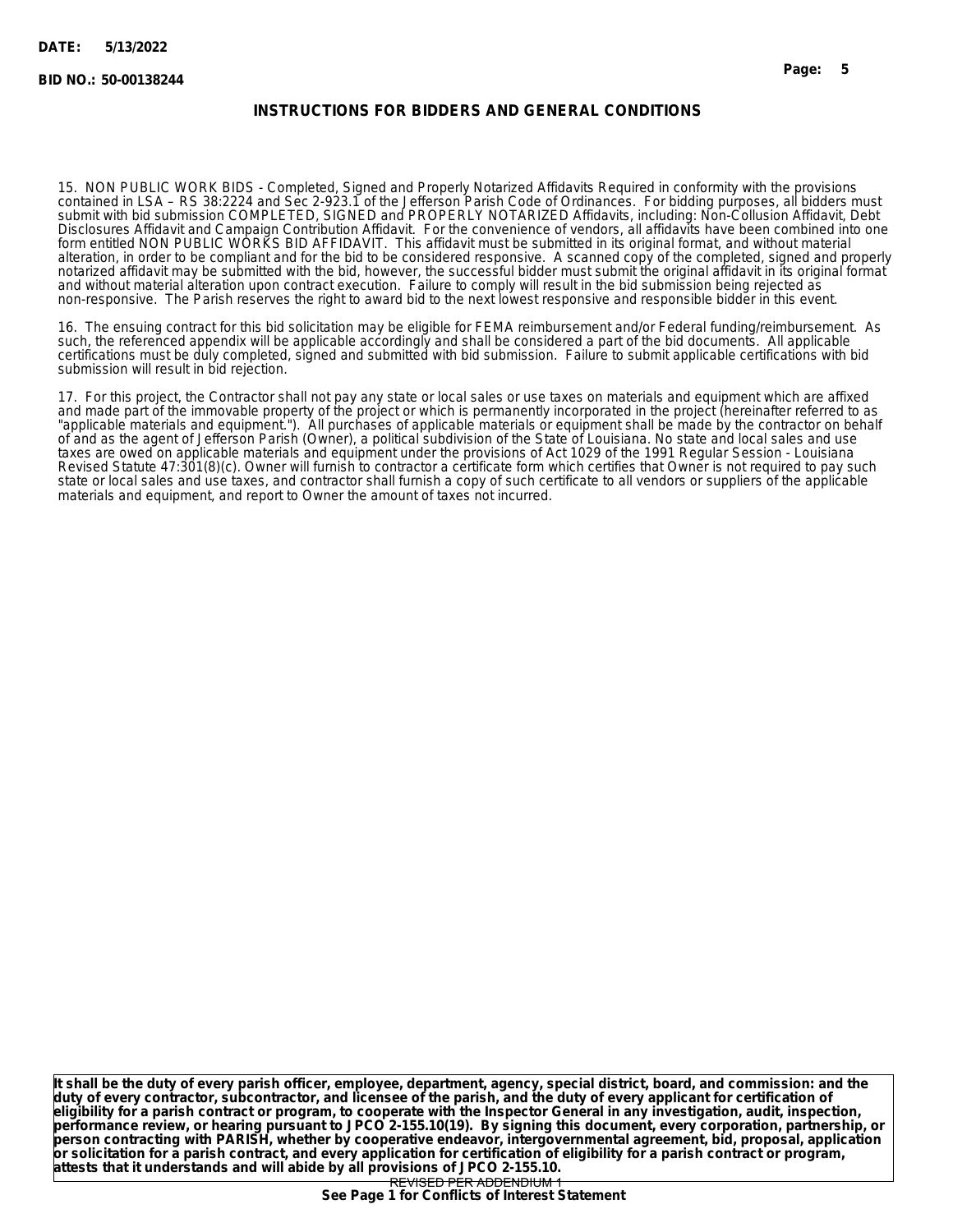#### **All Public Work Projects are required to use the Louisiana Uniform Public Work Bid Form**

**All prices must be held firm unless an escalation provision is requested in this bid. Jefferson Parish will allow one escalation during the term of the contract, which may not exceed the U.S. Bureau of Labor Statistics National Index for all Urban Consumers, unadjusted 12 month figure. The most recently published figure issued at the time an adjustment is requested will be used. A request must be made in writing by the vendor, and the escalation will only be applied to purchases made after the request is made.**

**Are you requesting an escalation provision?**

| NH<br>. . |  |
|-----------|--|
|-----------|--|

 **MAXIMUM ESCALATION PERCENTAGE REQUESTED \_\_\_\_\_\_\_\_\_\_%**

 **INITIAL BID PRICES WILL REMAIN FIRM THROUGH THE DATE OF \_\_\_\_\_\_\_\_\_\_\_\_\_\_\_\_\_\_\_\_\_\_\_\_\_.**

**For the purposes of comparison of bids when an escalation provision is requested, Jefferson Parish will apply the maximum escalation percentage quoted by the bidder to the period to which it is applied in the bid. The initial price and the escalation will be used to calculate the total bid price. It will be assumed,for comparison of prices only, that an equal amount of material or labor is purchased each month throughout the entire contract.**

# **DELIVERY: FOB JEFFERSON PARISH**

**INDICATE DELIVERY DATE ON EQUIPMENT AND SUPPLIES**

**LOUISIANA CONTRACTOR'S LICENSE NO.: (if applicable)**

# **THIS SECTION MUST BE COMPLETED BY BIDDER:**

|                   | FIRM NAME: <u>Andreas Andrew American State of the State of the State of the State of the State of the State of the State of the State of the State of the State of the State of the State of the State of the State of the Stat</u>                                                                         |  |                     |
|-------------------|--------------------------------------------------------------------------------------------------------------------------------------------------------------------------------------------------------------------------------------------------------------------------------------------------------------|--|---------------------|
|                   |                                                                                                                                                                                                                                                                                                              |  |                     |
|                   |                                                                                                                                                                                                                                                                                                              |  |                     |
|                   | TELEPHONE: ( )                                                                                                                                                                                                                                                                                               |  | FAX: $( )$          |
|                   |                                                                                                                                                                                                                                                                                                              |  |                     |
|                   | In the event that addenda are issued with this bid, bidders MUST acknowledge all addenda on the bid form.Bidder must<br>acknowledge receipt of an addendum on the bid form by placing the addendum number as indicated. Failure to acknowledge<br>any addendum on the bid form will result in bid rejection. |  |                     |
|                   |                                                                                                                                                                                                                                                                                                              |  |                     |
|                   | NUMBER: ___________________________                                                                                                                                                                                                                                                                          |  |                     |
|                   | NUMBER: __________________________                                                                                                                                                                                                                                                                           |  |                     |
|                   | NUMBER: ___________________________                                                                                                                                                                                                                                                                          |  |                     |
|                   | TOTAL PRICE OF ALL BID ITEMS: \$                                                                                                                                                                                                                                                                             |  |                     |
| <b>AUTHORIZED</b> |                                                                                                                                                                                                                                                                                                              |  |                     |
|                   |                                                                                                                                                                                                                                                                                                              |  | <b>Printed Name</b> |

**SIGNING INDICATES YOU HAVE READ AND COMPLY WITH THE INSTRUCTIONS AND CONDITIONS.**

**NOTE: All bids should be returned with the BID NUMBER and BID OPENING DATE** indicated on the outside of the envelope submitted to the Purchasing Department.